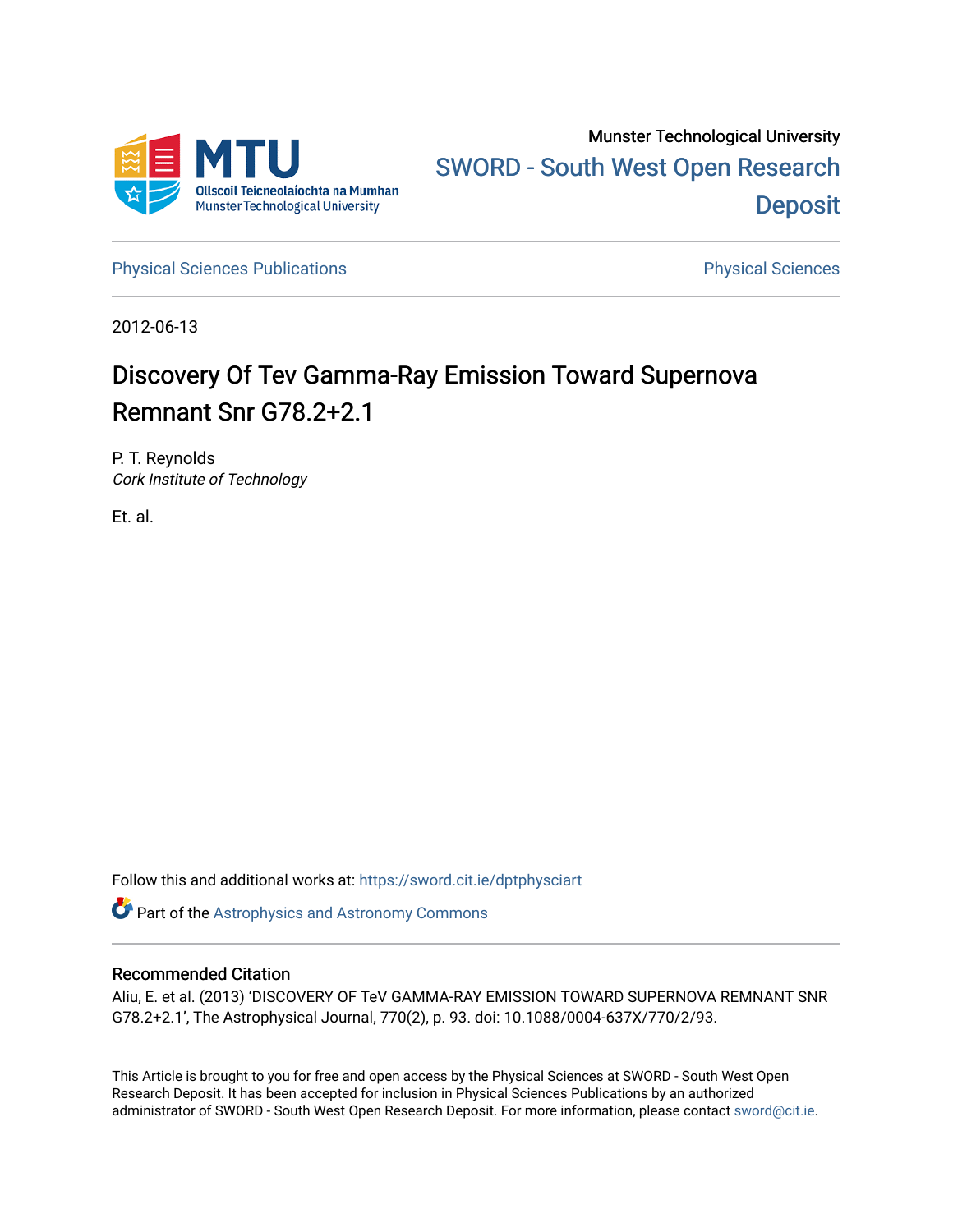# DISCOVERY OF TeV GAMMA-RAY EMISSION TOWARD SUPERNOVA REMNANT SNR G78.2+2.1

E. ALIU<sup>1</sup>, S. Archambault<sup>2</sup>, T. Arlen<sup>3</sup>, T. Aune<sup>3</sup>, M. Beilicke<sup>4</sup>, W. Benbow<sup>5</sup>, R. Bird<sup>6</sup>, A. Bouvier<sup>7</sup>, S. M. Bradbury<sup>8</sup>, J. H. BUCKLEY<sup>4</sup>, V. BUGAEV<sup>4</sup>, K. BYRUM<sup>9</sup>, A. CANNON<sup>6</sup>, A. CESARINI<sup>10</sup>, L. CIUPIK<sup>11</sup>, E. COLLINS-HUGHES<sup>6</sup>, M. P. CONNOLLY<sup>10</sup>, W. Cui<sup>12</sup>, R. Dickherber<sup>4</sup>, C. Duke<sup>13</sup>, J. Dumm<sup>14</sup>, V. V. Dwarkadas<sup>15</sup>, M. Errando<sup>1</sup>, A. Falcone<sup>16</sup>, S. Federici<sup>17,18</sup>, Q. Feng<sup>12</sup>, J. P. Finley<sup>12</sup>, G. Finnegan<sup>19</sup>, L. Fortson<sup>14</sup>, A. Furniss<sup>7</sup>, N. Galante<sup>5</sup>, D. Gall<sup>20</sup>, G. H. Gillanders<sup>10</sup>, S. Godambe<sup>19</sup>, E. V. Gotthelf<sup>21</sup>, S. Griffin<sup>2</sup>, J. Grube<sup>11</sup>, G. Gyuk<sup>11</sup>, D. Hanna<sup>2</sup>, J. Holder<sup>22</sup>, H. Huan<sup>23</sup>, G. Hughes<sup>17</sup>, T. B. Humensky<sup>24</sup>, P. Kaaret<sup>20</sup>, N. Karlsson<sup>14</sup>, M. Kertzman<sup>25</sup>, Y. Khassen<sup>6</sup>, D. Kieda<sup>19</sup>, H. Krawczynski<sup>4</sup>, F. KRENNRICH<sup>26</sup>, M. J. Lang<sup>10</sup>, K. Lee<sup>4</sup>, A. S Madhavan<sup>26</sup>, G. Maier<sup>17</sup>, P. Majumdar<sup>3,27</sup>, S. McArthur<sup>23</sup>, A. McCann<sup>28</sup>, J. Millis<sup>29</sup>, P. Moriarty<sup>30</sup>, R. Mukherjee<sup>1</sup>, T. Nelson<sup>14</sup>, A. O'Faoláin de Bhróithe<sup>6</sup>, R. A. Ong<sup>3</sup>, M. Orr<sup>26</sup>, A. N. Otte<sup>31</sup>, D. Pandel<sup>32</sup>, N. Park<sup>23</sup>, J. S. Perkins<sup>33,34</sup>, M. Pohl<sup>17,18</sup>, A. Popkow<sup>3</sup>, H. Prokoph<sup>17</sup>, J. Quinn<sup>6</sup>, K. Ragan<sup>2</sup>, L. C. Reyes<sup>35</sup>, P. T. REYNOLDS<sup>36</sup>, E. ROACHE<sup>5</sup>, H. J. ROSE<sup>8</sup>, J. RUPPEL<sup>17,18</sup>, D. B. SAXON<sup>22</sup>, M. SCHROEDTER<sup>5</sup>, G. H. SEMBROSKI<sup>12</sup>, G. D. ŞENTÜRK<sup>24</sup>, C. SKOLE<sup>17</sup>, I. TELEZHINSKY<sup>17,18</sup>, G. TEŠIĆ<sup>2</sup>, M. THEILING<sup>12</sup>, S. THIBADEAU<sup>4</sup>, K. TSURUSAKI<sup>20</sup>, J. TYLER<sup>2</sup>, A. VARLOTTA<sup>12</sup>, V. V. VASSILIEV<sup>3</sup>, S. VINCENT<sup>17</sup>, S. P. WAKELY<sup>23</sup>, J. E. WARD<sup>4</sup>, T. C. WEEKES<sup>5</sup>, A. WEINSTEIN<sup>26</sup>, T. WEISGARBER<sup>23</sup>, R. WELSING<sup>17</sup>, D. A. WILLIAMS<sup>7</sup>, AND B. ZITZER<sup>9</sup><br><sup>1</sup> Department of Physics and Astronomy, Barnard College, Columbia University, NY 10027, USA <sup>1</sup> Department of Physics and Astronomy, Barnard College, Columbia University, NY 10027, USA<br><sup>2</sup> Physics Department, McGill University, Montreal, QC H3A 2T8, Canada<br><sup>3</sup> Department of Physics and Astronomy, University of C <sup>13</sup> Department of Physics, Grinnell College, Grinnell, IA 50112-1690, USA<br><sup>14</sup> School of Physics and Astronomy, University of Minnesota, Minneapolis, MN 55455, USA<br><sup>15</sup> Department of Astronomy and Astrophysics, University <sup>20</sup> Department of Physics and Astronomy, University of Iowa, Van Allen Hall, Iowa City, IA 52242, USA<br><sup>21</sup> Columbia Astronomy and the Bartol Research Institute, University of Delaware, Newark, DE 19716, USA<br><sup>21</sup> Columbia

*Received 2013 March 31; accepted 2013 April 18; published 2013 May 29*

## ABSTRACT

We report the discovery of an unidentified, extended source of very-high-energy gamma-ray emission, VER J2019+407, within the radio shell of the supernova remnant SNR G78.2+2.1, using 21.4 hr of data taken by the VERITAS gamma-ray observatory in 2009. These data confirm the preliminary indications of gamma-ray emission previously seen in a two-year (2007–2009) blind survey of the Cygnus region by VERITAS. VER J2019+407, which is detected at a post-trials significance of 7.5 standard deviations in the 2009 data, is localized to the northwestern rim of the remnant in a region of enhanced radio and X-ray emission. It has an intrinsic extent of  $0.23 \pm 0.03_{stat} \frac{40.04}{-0.02_{sys}}$  and

its spectrum is well-characterized by a differential power law  $(dN/dE = N_0 \times (E/\text{TeV})^{-\Gamma})$  with a photon index of  $\Gamma = 2.37 \pm 0.14$ <sub>stat</sub>  $\pm 0.20$ <sub>sys</sub> and a flux normalization of  $N_0 = 1.5 \pm 0.2$ <sub>stat</sub>  $\pm 0.4$ <sub>sys</sub>  $\times 10^{-12}$  photon TeV<sup>-1</sup> cm<sup>-2</sup> s<sup>-1</sup>. This yields an integral flux of  $5.2 \pm 0.8$ <sub>stat</sub>  $\pm 1.4$ <sub>sys</sub> × 10<sup>-12</sup> photon cm<sup>-2</sup> s<sup>-1</sup> above 320 GeV, corresponding to 3.7% of the Crab Nebula flux. We consider the relationship of the TeV gamma-ray emission with the GeV gamma-ray emission seen from SNR G78.2+2.1 as well as that seen from a nearby cocoon of freshly accelerated cosmic rays.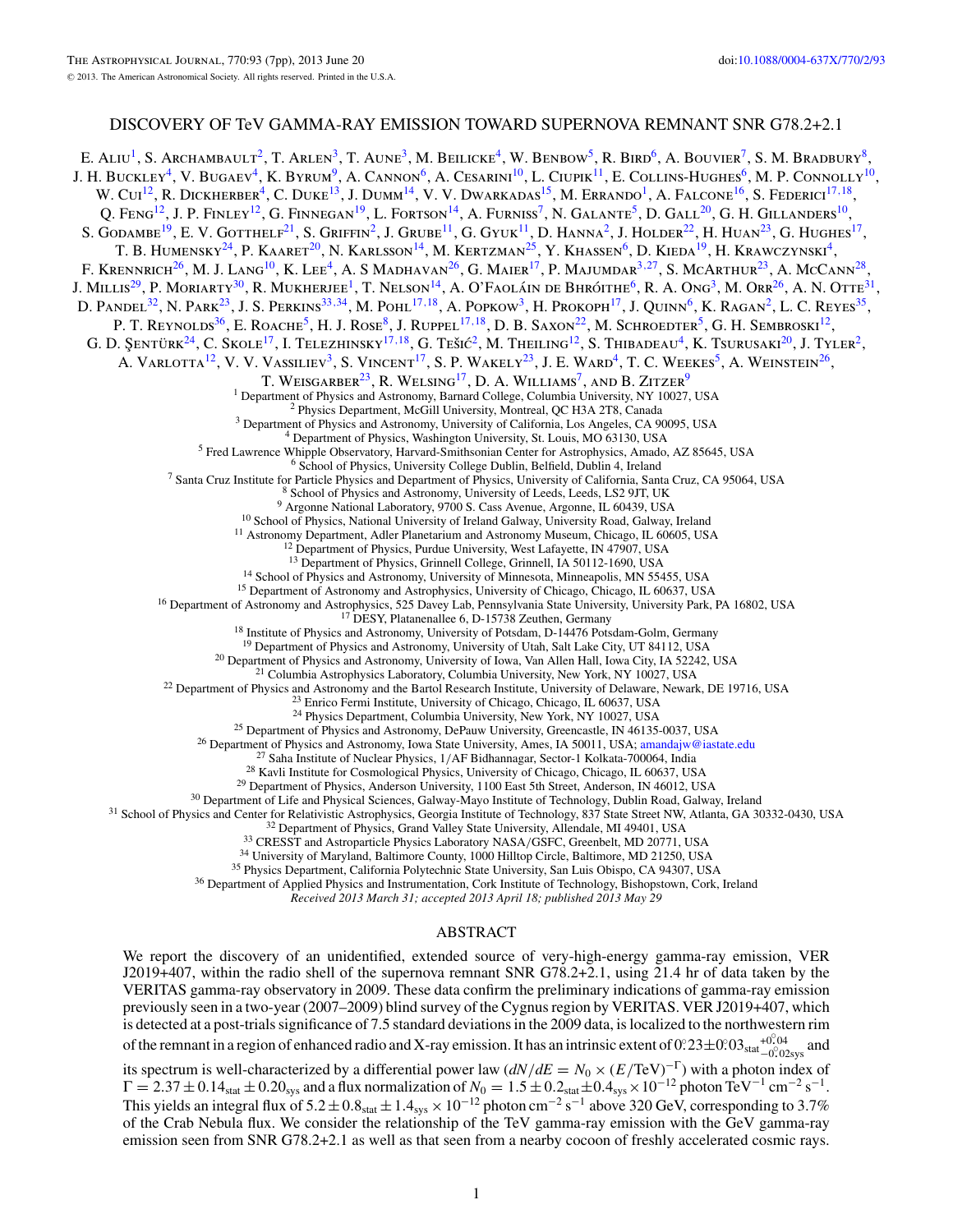Multiple scenarios are considered as possible origins for the TeV gamma-ray emission, including hadronic particle acceleration at the SNR shock.

*Key words:* acceleration of particles – cosmic rays – gamma rays: general – ISM: supernova remnants

#### 1. INTRODUCTION

The stereoscopic imaging atmospheric Cherenkov telescope array VERITAS completed a two-year survey of the Cygnus region of the Galactic Plane in very high energy (VHE) gamma rays (Weinstein et al. [2009\)](#page-7-0). The survey covered the area between Galactic longitudes 67◦ and 82◦ and Galactic latitudes  $-1^\circ$  and  $4^\circ$ , a region chosen because it contains both a high density of material and a significant population of potential VHE gamma-ray emitters, including a number of pulsar wind nebulae (PWNe) and supernova remnants (SNRs). As acceleration of either electrons or nuclei above 1 TeV within these stellar remnants can also generate gamma-ray emission, detection of gamma rays from these objects may provide insight into the nature of both the acceleration process within the remnant and the nature of the accelerated population of particles (Blandford & Eichler [1987;](#page-7-0) Ellison & Reynolds [1991;](#page-7-0) Drury et al. [1994;](#page-7-0) Ellison et al. [2007\)](#page-7-0). Relativistic electrons can produce gamma rays via both non-thermal bremsstrahlung and inverse-Compton (IC) scattering off nearby optical, IR, or microwave photons. Protons and heavier atomic nuclei generate gamma rays via the decay of neutral pions produced by their interaction with interstellar material. Identifying gamma-ray emission from SNRs that is produced by pion decay could provide insight into the origin of Galactic cosmic rays by providing evidence that SNRs are sites of hadronic cosmic ray acceleration within the Galaxy.

While the initial survey yielded no clear new source detections, the blind search suggested possible VHE gamma-ray emission at several locations, most notably in the vicinity of the SNR G78.2+2.1 (*γ* -Cygni). SNR G78.2+2.1 is a ∼1◦ diameter SNR ∼1*.*7 kpc distant, with a shell-like radio and X-ray structure (Higgs et al. [1977;](#page-7-0) Lozinskaya et al. [2000\)](#page-7-0). It is considered young to middle-aged at ∼7000 yr (Higgs et al. [1977;](#page-7-0) Landecker et al. [1980;](#page-7-0) Lozinskaya et al. [2000\)](#page-7-0) and in an early phase of adiabatic expansion into a medium of fairly low density (Lozinskaya et al. [2000\)](#page-7-0). Gosachinskij [\(2001\)](#page-7-0) also identifies a slowly expanding H<sub>I</sub> shell immediately surrounding the radio shell. Lozinskaya et al. [\(2000\)](#page-7-0) suggest this shell was created by the progenitor stellar wind.

Most of the radio and X-ray emission lies in distinct northern and southern features (Zhang et al. [1997;](#page-7-0) Uchiyama et al. [2002\)](#page-7-0). The northern region is characterized by enhanced thermal X-ray emission, suggestive of shocked gas (Uchiyama et al. [2002\)](#page-7-0), as well as strong optical emission with sulfur lines (Mavromatakis [2003\)](#page-7-0). However, it evinces little to no CO emission (Ladouceur & Pineault [2008\)](#page-7-0). The gamma-ray satellite *Fermi* sees diffuse gamma-ray emission above 10 GeV from the entire remnant (Lande et al. [2012\)](#page-7-0) and has discovered a gamma-ray pulsar, PSR J2021+4026, at the center of the remnant (Abdo et al. [2010a,](#page-7-0) [2010b\)](#page-7-0). This pulsar, which has a spectral cutoff of 3.0 GeV, also has a low luminosity  $(1.1 \times 10^{35} \text{ erg s}^{-1})$  and a spin-down age (76.8 kyr) much greater than the estimated age of SNR G78.2+2.1. Trepl et al. [\(2010\)](#page-7-0) argue, however, that PSR J2021+4026 was likely born with something close to its current spin period, in which case its spin-down age is not indicative of its actual age. It therefore remains plausible that PSR J2021+4026 is the remnant of SNR G78.2+2.1's progenitor star (Trepl et al. [2010\)](#page-7-0). Except where otherwise noted, all GeV and TeV sources are considered to be at a distance of 1.7 kpc, the estimated distance of SNR G78.2+2.1 (Higgs et al. [1977;](#page-7-0) Lozinskaya et al. [2000\)](#page-7-0).

Subsequent to the completion of the VERITAS Cygnus region survey, follow-up observations were taken of the VHE gamma-ray source candidate near SNR G78.2+2.1. Based on those further observations, we report here the discovery of an extended, unidentified source of VHE gamma rays that lies within an area of enhanced radio emission along the northwestern shell of SNR G78.2+2.1. The observational details are described in Section 2; the analysis and results are presented in Sections 3 and [4,](#page-3-0) respectively. We discuss the nature of the TeV gamma-ray emission in Section [5.](#page-5-0)

#### 2. OBSERVATIONS

The VERITAS Observatory consists of an array of four imaging atmospheric Cherenkov telescopes, located at the Fred Lawrence Whipple Observatory in southern Arizona (Holder et al. [2008\)](#page-7-0). Each telescope is equipped with a 3°.5 field-ofview (FOV), 499 pixel photomultiplier tube camera. The array is run in a coincident mode, requiring a minimum of two out of four telescopes to trigger in order for an event to be recorded. Data included in this paper were taken with an upgraded array configuration that has improved sensitivity and gamma-ray point-spread function (PSF; Perkins et al. [2009\)](#page-7-0) relative to that used during the Cygnus region survey. This configuration has  $~\sim$ 15%–25% energy resolution between 100 GeV and 30 TeV and a  $5\sigma$  (standard deviation above background) point source sensitivity of 1% of the Crab Nebula flux above 300 GeV in less than 30 hr of observation at zenith angles less than  $30^\circ$ .

The observations under discussion were motivated by, but do not include, data from the VERITAS Cygnus region survey (Weinstein et al. [2009\)](#page-7-0). The initial two-year survey covered the area of the remnant with an effective exposure time of ∼30 hr and showed evidence of an extended gamma-ray excess. The approximate location of the survey excess was re-observed with a set of dedicated pointings during 2009 September–November, for a total live-time of 18.6 hr. These observations were performed in "wobble" mode, with the center of the VERITAS FOV offset by 0.6 from the target position (R.A. 20<sup>h</sup>19<sup>m</sup>48<sup>s</sup>, decl.  $+40^{\circ}54'00'$ ). The zenith angle was restricted to  $10^{\circ}-30^{\circ}$ for these observations. Approximately 10% of the data were taken at a time when three out of the four VERITAS telescopes were operational; the remaining 90% was taken with the full array.

#### 3. ANALYSIS

Images from these data are calibrated according to the standard procedure described in Cogan et al. [\(2008\)](#page-7-0) and cleaned using the procedure described in Daniel et al. [\(2008\)](#page-7-0). After calibration, the primary photon direction is calculated via stereoscopic reconstruction based on the intersection of image primary axes. To ensure that the primary photon direction and energy can be well-reconstructed, an initial event selection is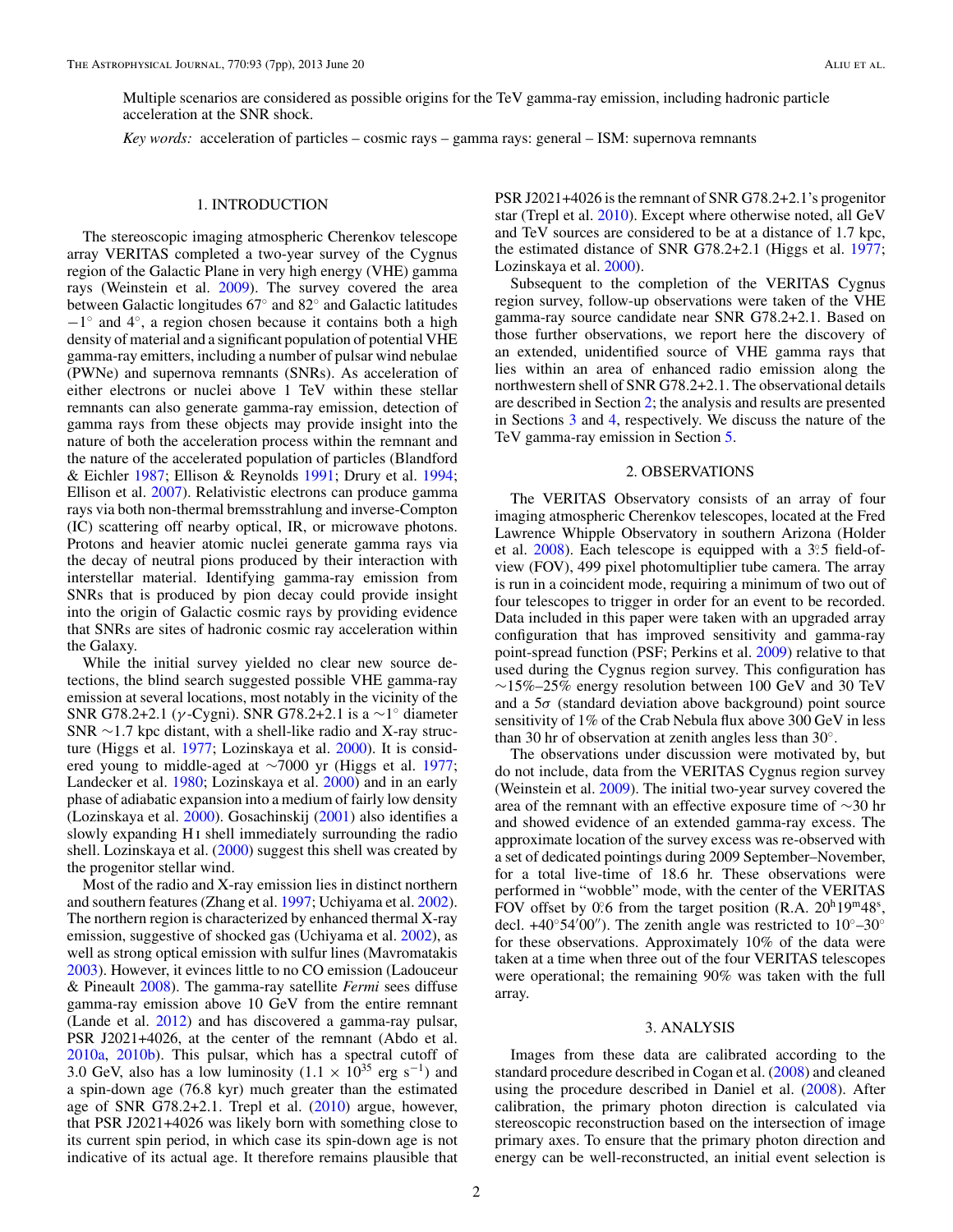<span id="page-3-0"></span>

**Figure 1.** Background-subtracted gamma-ray counts map of SNR G78.2+2.1 showing the VERITAS detection of VER J2019+407 and its fitted extent (black dashed circle). The supernova remnant is delineated by CGPS 1420 MHz continuum radio contours at brightness temperatures of 23.6 K, 33.0 K, 39.6 K, 50 K, and 100 K (white; Taylor et al. [2003\)](#page-7-0); the star shows the location of the central gamma-ray pulsar PSR J2021+4026. The inverted triangle and dotdashed circle (yellow) show the fitted centroid and extent of the emission detected by *Fermi* above 10 GeV. The open and filled triangles (black) show the positions of *Fermi* catalog sources 1FGL J2020.0+4049 and 2FGL J2019.1+4040 which have been subsumed into the extended GeV emission from the entire remnant. The 0.16, 0.24, and 0.32 photons bin−<sup>1</sup> contours of the *Fermi* detection of the Cygnus cocoon are shown in cyan. The white circle (bottom right corner) indicates the 68% containment size of the VERITAS gamma-ray PSF for this analysis.

applied, requiring that events have three images passing the following criteria: more than four pixels per image, an image centroid no more than 1.43 from the camera center, and a total integrated charge per image of at least 70 photoelectrons.

Calibrated images are described in terms of a second-moment parameterization (Hillas [1985\)](#page-7-0). Cosmic-ray background is rejected using selection criteria applied to two composite parameters based on these moments: mean-scaled length (MSL) and mean-scaled width (MSW; Aharonian et al. [1997\)](#page-7-0). We impose the requirements 0*.*05 *<* MSL *<* 1*.*25 and 0*.*05 *<* MSW *<* 1*.*10; in addition, we require the angle between the reconstructed gamma-ray arrival direction and the source position to be less than 0.23. The chosen background-rejection criteria are optimized for moderate-strength (∼5% of the Crab nebula flux) extended sources. Together with the image quality requirements they impose an energy threshold for this measurement of 320 GeV.

To minimize the number of independent search elements, our search is restricted to a pre-defined circular region with radius 0.25 centered on the target position. In the imaging analysis and source morphology studies the ring background model (Aharonian et al. [2005\)](#page-7-0) is used to estimate the residual cosmic ray background; the reflected-region model (Aharonian et al. [2001\)](#page-7-0) is used when extracting the spectrum. We also excluded from the background estimation circular regions with radius 0.3 around four bright stars in the FOV (*γ* Cygni, P Cygni, 40 Cygni, and HIP100069) as well as two overlapping circular 0.<sup>2</sup>4 radius regions used to approximate the profile of the excess seen in the VERITAS survey data (Weinstein et al. [2009,](#page-7-0) [2011\)](#page-7-0). All results reported here have been verified by an independent calibration and analysis chain.



**Figure 2.** Spectrum of VER J2019+407, derived from four-telescope data only. Points are the VERITAS spectrum, while the arrow indicates the upper limit on emission at 11 TeV. The solid line shows a power-law fit with a spectral index of  $\Gamma = 2.37 \pm 0.14$ <sub>stat</sub>  $\pm 0.20$ <sub>sys</sub> and a flux normalization of  $N_0 = 1.5 \pm 0.2$ <sub>stat</sub>  $\pm 0.4$ <sub>sys</sub> × 10<sup>-12</sup> photon TeV<sup>-1</sup> cm<sup>-2</sup> s<sup>-1</sup>.

### 4. RESULTS

Figure 1 displays the background-subtracted, acceptancecorrected TeV image of the region of SNR G78.2+2.1. A clear signal with  $319 \pm 39$  net counts is detected at the location of the northern rim of the remnant. This signal is significant at the 7*.*5*σ* level after accounting for all test points in the pre-defined 0*.* ◦25 search region. Figure 1 also shows the locations of the gammaray pulsar PSR J2021+4026 (1FGL J2021.5+4026), ∼0*.* ◦5 from VER J2019+407 at the center of the SNR, and the centroid of the emission from the remnant seen by *Fermi* above 10 GeV.

The morphology of VER J2019+407 is derived from a binned extended maximum-likelihood fit to the counts map before background subtraction. The cosmic ray component is modeled as an exposure-modulated flat background and the source by a symmetric two-dimensional Gaussian convolved with the VERITAS PSF (68% containment radius of 0.09, derived from an identically processed observation of the Crab Nebula). We find a fitted extension of  $0.23 \pm 0.03_{stat} + 0.04 \atop 0.02$  The fitted centroid coordinates are R.A. 20<sup>h</sup>20<sup>m</sup>04.8, decl. +40°45'36" (J2000); however, we maintain the identifier VER J2019+407 for the source, which was originally assigned on the basis of a preliminary centroid estimation. The statistical uncertainty in this location is 0.03, with a combined systematic uncertainty in the position, due to the telescope pointing error and systematic errors of the fit itself, of 0.018.

Figure 2 shows the spectrum derived from the reconstructed gamma-ray events within 0.24 from the center of the search region; runs where only three of four telescopes were operational have been excluded from this sample. The threshold for the spectral analysis is 320 GeV and the energy resolution is 15% at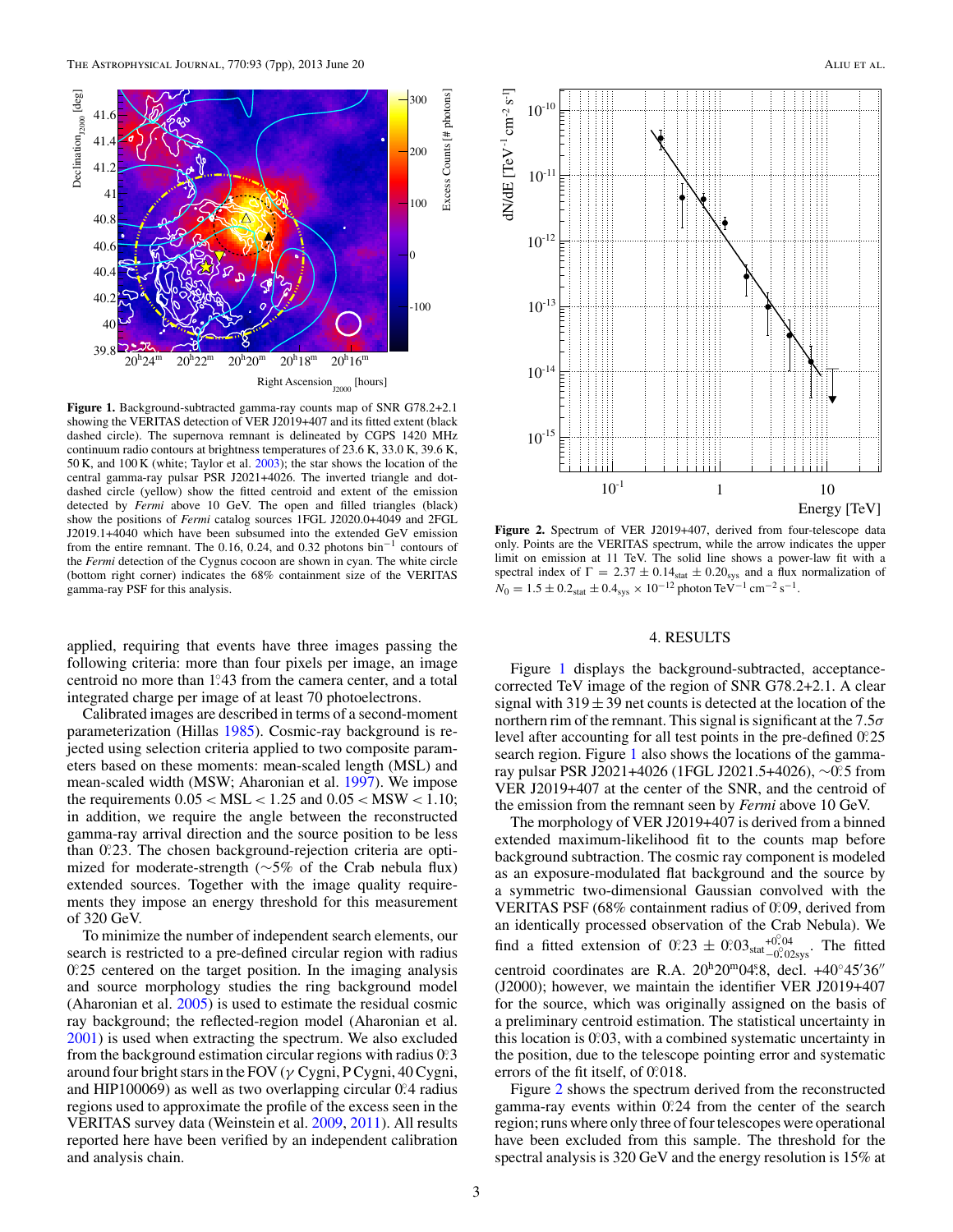<span id="page-4-0"></span>

**Figure 3.** *ROSAT* PSPC X-ray view of SNR G78.2+2.1 between 1 and 2 keV. The VER J2019+407 smoothed photon excess contours (100, 150, 210, and 260 photons) are superimposed. The image is composed of a mosaic of six exposure- and vignette-corrected overlapping observations, smoothed using a  $5 \times 5$  pixel boxcar filter. The lower energy bound was selected to reject the background flux from the Galactic Plane. The location of the gamma-ray pulsar PSR J2021+4026 is marked with a white star.

1 TeV. The photon spectrum is fit well  $(\chi^2/\text{dof} = 8.76/6)$ by a differential power law in energy,  $dN/dE = N_0 \times$ (*E/*TeV)−<sup>Γ</sup>, between 320 GeV and 10 TeV, with a photon index of  $2.37 \pm 0.14$ <sub>stat</sub>  $\pm 0.20$ <sub>sys</sub> and a flux normalization at 1 TeV of  $N_0 = 1.5 \pm 0.2$ <sub>stat</sub>  $\pm 0.4$ <sub>sys</sub> × 10<sup>-12</sup> photon TeV<sup>-1</sup> cm<sup>-2</sup> s<sup>-1</sup>. The integral flux above 320 GeV (5.2  $\pm$  0.8<sub>stat</sub>  $\pm$  1.4<sub>sys</sub>  $\times$  $10^{-12}$  photon cm<sup>-2</sup> s<sup>-1</sup>) corresponds to 3.7% of the Crab Nebula flux above that energy. No other significant TeV source is found in the maps.

#### *4.1. X-Ray Observations*

Figure 3 presents an exposure-corrected *ROSAT* PSPC 1–2 keV image of SNR G78.2+2.1 generated from archival data (see Brazier et al. [1996](#page-7-0) for observational details). The TeV gamma-ray emission overlaps a region of enhanced X-ray emission coincident with the bright radio arcs associated with the northern rim of the SNR shell. As the highly absorbing column to the remnant screens out most source photons below  $\sim$ 1 keV, we excluded all photons below this energy to suppress background. Several bright X-ray sources are associated with known stars and have been identified in previous work, but none of these overlap the VHE gamma-ray-emitting region (Becker et al. [2004;](#page-7-0) Weisskopf et al. [2006\)](#page-7-0).

To better study the enhanced X-ray emission overlapping the TeV contours, we also re-analyzed the data from ASCA Sequence #25010000 previously studied by Uchiyama et al. [\(2002\)](#page-7-0). Figure 4 shows the 0*.*7–3*.*0 keV exposure-corrected X-ray map, generated by co-adding data from the two gas imaging spectrometers. The image is consistent with that seen by *ROSAT*. We extracted source and background spectra from the two  $12' \times 24'$  elliptical regions displayed in Figure 4 and generated count-weighted response files appropriate for diffuse emission. The source region, centered on coordinates R.A.  $20^{\text{h}}20^{\text{m}}17^{\text{s}}$ , decl. +40°45′41" (J2000) and oriented with position angle  $60^\circ$ , contains the bulk of the X-ray emission located within the VERITAS contours. The background ellipse, centered at R.A.  $20^h19^m38^s$ , decl.  $+40°27'02''$  (J2000) with position



**Figure 4.** ASCA X-ray view of G78.2+2.1 between 1 and 3 keV, overlaid with the VER J2019+407 smoothed photon excess contours (100, 150, 210, and 260 photons). The region used to extract a spectrum and the corresponding background region are indicated by white solid and dashed ellipses, respectively. A white star marks the position of PSR J2021+4026.

angle  $130^\circ$ , is placed where the X-ray emission is evidently at background level in the *ROSAT* image. The source spectrum was grouped with a minimum of 20 counts per channel and fitted in the 0*.*7–3*.*0 keV range using the XSPEC software package. The spectra are evidently soft with few net counts above ∼3 keV after background subtraction. A significant line feature is found at 1.9 keV; we do not, however, find any evidence for the strong Ne line feature at  $\approx 0.9$  keV reported by Uchiyama et al. [\(2002\)](#page-7-0).

We modeled the X-ray spectrum using an absorbed Raymond–Smith thermal plasma model (see Figure [5\)](#page-5-0). This provides an adequate fit with  $\chi^2$ /dof = 40*.8*/44. The bestfitted temperature is  $kT = 0.57 \pm 0.14$  keV. Si is overabundant by a factor of  $2.0^{+1.8}_{-1.2}$  relative to solar. The column density is  $N_{\text{H}} = (3.7 \pm 2.0) \times 10^{21} \text{ cm}^{-2}$  and the normalization is  $N = 1.8 \times 10^{-3} \text{ cm}^{-5}$ . The absorption-corrected flux for this model is found to be  $6.0 \times 10^{-12}$  erg cm<sup>-2</sup> s<sup>-1</sup> in the 0.5–8.0 keV band. We also considered that the plasma behind a shock expanding in a low-density medium might not have had time to reach ionization equilibrium given the assumed SNR lifetime, in which case the spectrum would be better modeled by a non-equilibrium ionization (NEI) model. We attempted to fit the ASCA spectrum with an absorbed NEI model, the "vgnei" model of XSPEC, but were unable to obtain good constraints on the fitted parameters.

We also attempted to constrain the flux of any possible powerlaw component in the spectrum by adding a power-law with photon index fixed to 2.0 and then varying the power-law normalization until the  $\chi^2$  increased by 2.7 (90% confidence level) relative to the best fitted model with no power-law component. We place an upper limit on the flux of a powerlaw component of  $1.9 \times 10^{-12}$  erg cm<sup>-2</sup> s<sup>-1</sup> in the 0.5–8.0 keV band.

We note that our result differs significantly from that given in Uchiyama et al. [\(2002\)](#page-7-0). While we have chosen a source region similar to their "R1" source region, we find that our fits to the ASCA spectrum require neither an additional power-law component nor a large Ne ix line feature. The discrepancy seems to be caused by the choice of background region. We selected a background region that was as close as possible to the source, in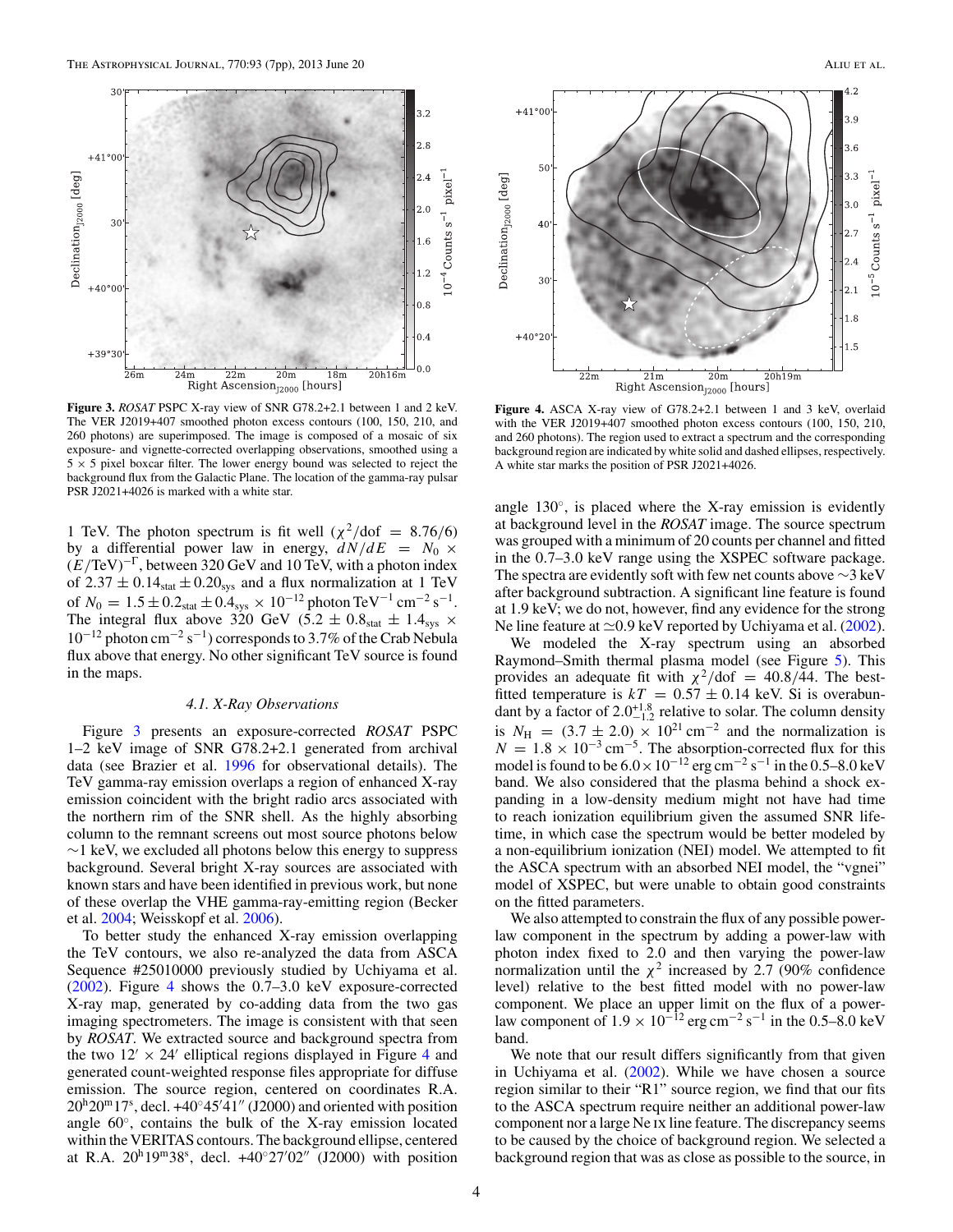<span id="page-5-0"></span>

**Figure 5.** Top panel: ASCA X-ray spectrum of the region of enhanced X-ray emission coincident with VER J2019+407, as shown in Figure [4.](#page-4-0) The solid line shows the fit of a Raymond–Smith thermal plasma model with parameters as given in the text. We identify the line at 1.9 keV as due to Si. Bottom panel—Δ*χ* residuals (residual divided by the statistical error) for the best-fit model.

order to account for the large variance in the Galactic emission in this part of the plane. Uchiyama et al. [\(2002\)](#page-7-0) considered four nearby ASCA pointings and chose the one with the least source contamination, ~3°.5 from the center of the "R1" region. A choice of background region similar to Uchiyama's allows us to reproduce the previously reported nonthermal component and spectral features.

#### 5. DISCUSSION

We have discovered a spatially extended source of VHE gamma-ray emission, VER J2019+407, located on the northwest rim of the shell-type SNR G78.2+2.1. The TeV gammaray emission is coincident with the leading edge of a prominent arc-shaped radio continuum feature along the SNR rim (Figure [1\)](#page-3-0) and with a region of enhanced X-ray emission that we identify as thermal in origin (Figures [3–](#page-4-0)5). VER J2019+407 lies near the inner edge of a slowly expanding H<sub>I</sub> shell immediately surrounding the radio shell identified in 21 cm line observations (Gosachinskij [2001\)](#page-7-0); it also lies near a region of bright  $[S \Pi]$  optical line emission within the SNR that is identified as shock-heated gas based on the  $[S \text{II}]/H\alpha$  line ratio (Mavromatakis [2003\)](#page-7-0). There are also two GeV sources associated with SNR G78.2+2.1. One is a pulsar, 1FGL J2021.5+4026, located at the center of the remnant (Abdo et al. [2010a,](#page-7-0) [2010b\)](#page-7-0). The other is an extended source candidate reported above 10 GeV by *Fermi* (Lande et al. [2012\)](#page-7-0). A point source colocated with VER J2019+407 was previously reported in the first and second *Fermi* catalogs, but Lande et al. [\(2012\)](#page-7-0) conclude that it was an artifact of failing to model the extended source above 10 GeV rather than a separate source. Between

G78.2+2.1 and the Cyg OB2 association (roughly 2<sup>o</sup>.4 away) lies a 50 parsec-wide area of 1–100 GeV gamma-ray emission, detected by *Fermi*, that has been interpreted as a cocoon of freshly accelerated cosmic rays (Ackermann et al. [2011\)](#page-7-0).

The TeV gamma-ray emission and the features observed in the X-ray, optical, and radio continuum can be most simply related to the presence of shocks at the interaction of the supernova ejecta and the surrounding medium. SNR G78.2+2.1 has a relatively low interior density and, as previously noted, appears to be surrounded by a dense H<sub>I</sub> shell (Gosachinskij  $2001$ ). Lozinskaya et al.  $(2000)$  suggest that this H<sub>I</sub> shell was created by the progenitor stellar wind as it swept up the ambient medium. The interaction of the supernova shock with the H i shell might drive a shock into the dense shell and a reflected shock back into the cavity. Emission arising from these shocks would then account for the observed [S ii] lines, enhanced thermal X-rays, and strong radio continuum emission near VER J2019+407.

Shocks can produce TeV gamma-ray emission via either IC scattering of accelerated electrons or hadronic interactions of accelerated nuclei. High-energy electrons capable of producing TeV photons via IC scattering should also produce X-ray synchrotron radiation detectable as a non-thermal power-law in the X-ray spectrum. While our analysis of the ASCA X-ray spectrum shows no evidence for a non-thermal component, the upper limit on this component is not yet strong enough to rule out IC scattering as the source of the TeV, if not the GeV, gammaray emission. Deeper X-ray observations of VER J2019+407 should provide better constraints.

The flux of TeV photons from hadronic processes depends on the energy available for shock acceleration and the density of the target material. One of the prerequisites of this scenario is that the necessary density of target material, as inferred from the gamma-ray flux, be consistent with that estimated from measurements at other wavelengths. Equation (9) in Drury et al. [\(1994\)](#page-7-0) gives (on the assumption that the spectrum of the charged particles is a power law with index of  $-2$ ) the expected gammaray flux above a given threshold energy as a function of the threshold energy  $E$ , the fraction  $\theta$  of the SN kinetic energy  $E_{SN}$ converted to cosmic rays, the distance *d* of the SNR, and the density *n* of the target material,

$$
F(\gt E) \approx 9 \times 10^{-11} \theta \left(\frac{E}{1 \text{ TeV}}\right)^{-1.1} \left(\frac{E_{\text{SN}}}{10^{51} \text{ erg}}\right)
$$

$$
\times \left(\frac{d}{1 \text{ kpc}}\right)^{-2} \left(\frac{n}{1 \text{ cm}^{-3}}\right) \text{ cm}^{-2} \text{ s}^{-1}. \tag{1}
$$

For  $E = 320$  GeV,  $d = 1.7$  kpc,  $\theta \sim 0.1$  as expected for a remnant in the early Sedov phase, and assuming  $E_{SN} = 10^{51}$ erg, which is consistent with estimates derived from optical data (Mavromatakis [2003\)](#page-7-0), we find that a density of 0*.*5 cm−<sup>3</sup> is required to produce the observed TeV flux. However, this equation is for the total flux integrated over the whole spherical shell of a SNR. The gamma-ray emission from VER J2019+407 is confined to a relatively small portion of the SNR shell. Thus, it is likely that only a fraction of the SN blast wave participates in the shock acceleration producing the TeV gamma-ray emission. Assuming an isotropic explosion, we account for this by scaling  $E_{SN}$  by the ratio of the surface area covered by VER J2019+407 to the total surface area of the remnant. Using the fitted 95% (68%) containment radius of the TeV gamma-ray emission gives a correction factor of 0.5 (0.14). Once uncertainties in the source extension, integral flux, and SNR distance are also taken into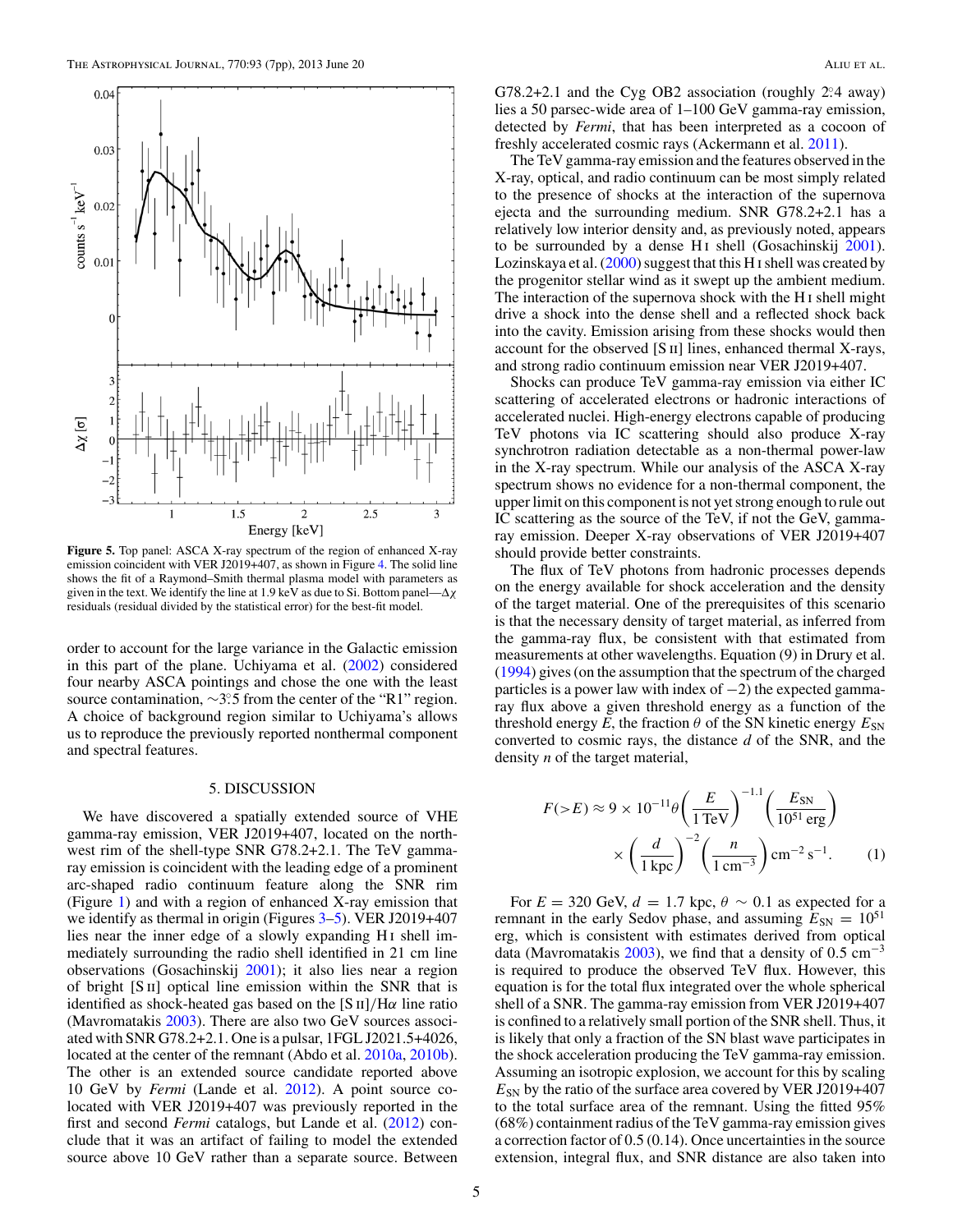account, the average density required to produce the observed TeV flux above 320 GeV increases to 1*.*0–5*.*5 cm−3.

We find these densities consistent with our knowledge of the region from other wavelengths. Given that no significant CO emission is detected in this area of the remnant, any target material must be atomic rather than molecular, with the necessary high density perhaps arising in the swept-up H i shell. Gosachinskij [\(2001\)](#page-7-0) estimated a gas density of 2.5 cm<sup>-3</sup> in the H i shell surrounding the remnant, consistent with the range of densities derived from the TeV data. Optical data also shed some light on densities in the vicinity of VER J2019+407. Mavromatakis gives the ratio of [S ii] *λ*6716 to [S ii] *λ*6731 line fluxes at multiple locations within G78.2+2.1, one of which is close to (although not precisely coincident with) VER J2019+407. All of these ratios are close to one, and, within a plausible range of temperatures, imply post-shock densities on the order of a few  $100 \text{ cm}^{-3}$ . Mavromatakis infers these densities to be arising behind a radiative shock and estimates a primary shock velocity of  $\sim$ 750 km s<sup>-1</sup>, consistent with that inferred from an X-ray temperature of 0*.*57 keV. He deduces pre-shock cloud densities on the order of  $\sim$ 20 cm<sup>-3</sup>, which are not unreasonable given the average densities inferred here from the gamma-ray flux. The shock velocities inferred from the optical and X-ray data, however, are too low for the forward shock to accelerate particles to TeV energies at the present time. Any hadronic TeV gamma-ray emission would have to arise from particles accelerated during an earlier epoch that are only now interacting with the shell.

The limited angular extent of the TeV gamma-ray emission also raises questions. If we view the SN blastwave as expanding in the low-density bubble blown by the progenitor stellar wind until it reaches the much higher-density cavity wall, why should the interaction favor one portion of the cavity wall over the others? Asymmetries in the shock propagation, variations in the density of the cavity wall, or the former presence of a cloud (now evaporated by the shock) within the low density region could provide an explanation, as could the strength and orientation of the ambient magnetic field relative to the local shock velocity (Ellison et al. [2007\)](#page-7-0). Given the more symmetric and diffuse GeV gamma-ray emission seen from the remnant, asymmetric diffusion of accelerated particles out of the remnant might also play a role, as the highest-energy particles would be the first to escape. However, at this stage there is no clear evidence for or against any of these possibilities.

In these scenarios, SNR G78.2+2.1 could be responsible for some or all of the freshly accelerated cosmic rays within the cocoon detected by *Fermi*. However, the results shown here cannot be used to draw strong conclusions about the cocoon's relationship to SNR G78.2+2.1 or to set a meaningful upper limit on cocoon emission above 300 GeV. The cocoon contours from Ackermann et al. [\(2011\)](#page-7-0) were derived from an analysis where 1FGL J2020.0+4049, which is no longer considered an independent source, was included as part of the background model. Since this would artificially reduce the intensity of the GeV gamma-ray emission seen near VER J2019+407, the Ackermann et al. [\(2011\)](#page-7-0) contours provide a spatial reference only and should not be used to judge the relationship of the cocoon to VER J2019+407. Moreover, gamma-ray emission on the scale of the cocoon (roughly  $4 \text{ deg}^2$ ) cannot be detected with VERITAS using the ring-background estimation method, which will cause the source to self-subtract. Analysis techniques better adapted to highly extended sources, combined with further data taken in alternative observation modes, will be required to

confirm the presence or absence of cocoon emission and make a definitive statement about SNR G78.2+2.1's role in feeding the cocoon.

VER J2019+407 bears some similarity to other well known TeV sources. H.E.S.S. observations of the shell-type SNR RCW 86 have revealed the presence of VHE gamma rays suggestive of a shell-type morphology (Aharonian et al. [2009\)](#page-7-0). Berezhko et al. [\(2009\)](#page-7-0) have explained the TeV gamma-ray emission from RX J0852.0−4622 as arising from hadronic emission in a wind-bubble scenario, similar in many aspects to the scenario proposed here.

Other explanations of VER J2019+407 are also possible. Nearly half of Galactic TeV sources are identified with PWNe. TeV PWNe are typically extended sources energized by electrons accelerated in the pulsar wind. Because the lifetimes of the electrons can be long, the electrons can diffuse over large distances from the pulsar and the centroid of the TeV gamma-ray emission is often offset from the pulsar (Hessels et al. [2008\)](#page-7-0). On the one hand, the luminosity of VER J2019+407 in the 1–10 TeV band—2.5  $\times$  10<sup>33</sup> erg s<sup>-1</sup> assuming a distance of 1.7 kpc—is 2% of the spin-down power of PSR J2021+4026, a value within the range seen for PWNe. On the other hand, Hessels et al. [\(2008\)](#page-7-0) examined the offsets between TeV gamma-ray emission and pulsar location for 21 TeV sources, and the pulsar, while offset from the centroid of the TeV gamma-ray emission, generally lies well within the angular extent of the TeV source. In the single case for which the angular offset is significantly larger than the angular size of the TeV source—PSR J1702−4128*/*HESS J1702−420– inspection of the TeV image shows TeV emission at the pulsar location (Aharonian et al. [2008\)](#page-7-0). By contrast, the offset between PSR J2021+4026 and VER J2019+407 is several times larger than the angular size of VER J2019+407, and we detect no TeV gamma-ray emission either at the location of PSR J2021+4026 or in the intervening region between PSR J2021+4026 and the TeV source.

Finally, it is possible that VER J2019+407 is the PWN of an unknown pulsar in the line-of-sight toward SNR G78.2+2.1. This scenario could explain the GeV and radio continuum emission, but would ascribe the location of VER J2019+407 near the  $[S<sub>II</sub>]$  line emission and the enhanced thermal X-ray emission within SNR G78.2+2.1 to chance superposition. Such a scenario cannot be excluded at the current time, but could be tested by a sensitive search for the PWN in the X-ray band and also by radio or X-ray searches for the putative pulsar.

In summary, we have detected gamma-ray emission from a region of enhanced radio, optical line, and X-ray emission in the northwestern shell of SNR G78.2+2.1. The extended TeV source overlaps with GeV gamma-ray emission from the remnant but is notably offset from the gamma-ray pulsar PSR J2021+4026 which lies outside the 99% confidence contour of VER J2019+407. It seems most probable that VER J2019+407 arises from particles (either hadronic or leptonic) accelerated within the SNR shock, although we cannot yet rule out the possibility of a line-of-sight coincidence between the remnant and an un-associated PWN. Deeper high energy observations are needed to better constrain possible emission models.

This research is supported by grants from the U.S. Department of Energy Office of Science, the U.S. National Science Foundation and the Smithsonian Institution, by NSERC in Canada, by the Science Foundation Ireland (SFI 10*/*RFP*/*AST2748) and by the Science and Technology Facilities Council in the UK. We acknowledge the excellent work of the technical support